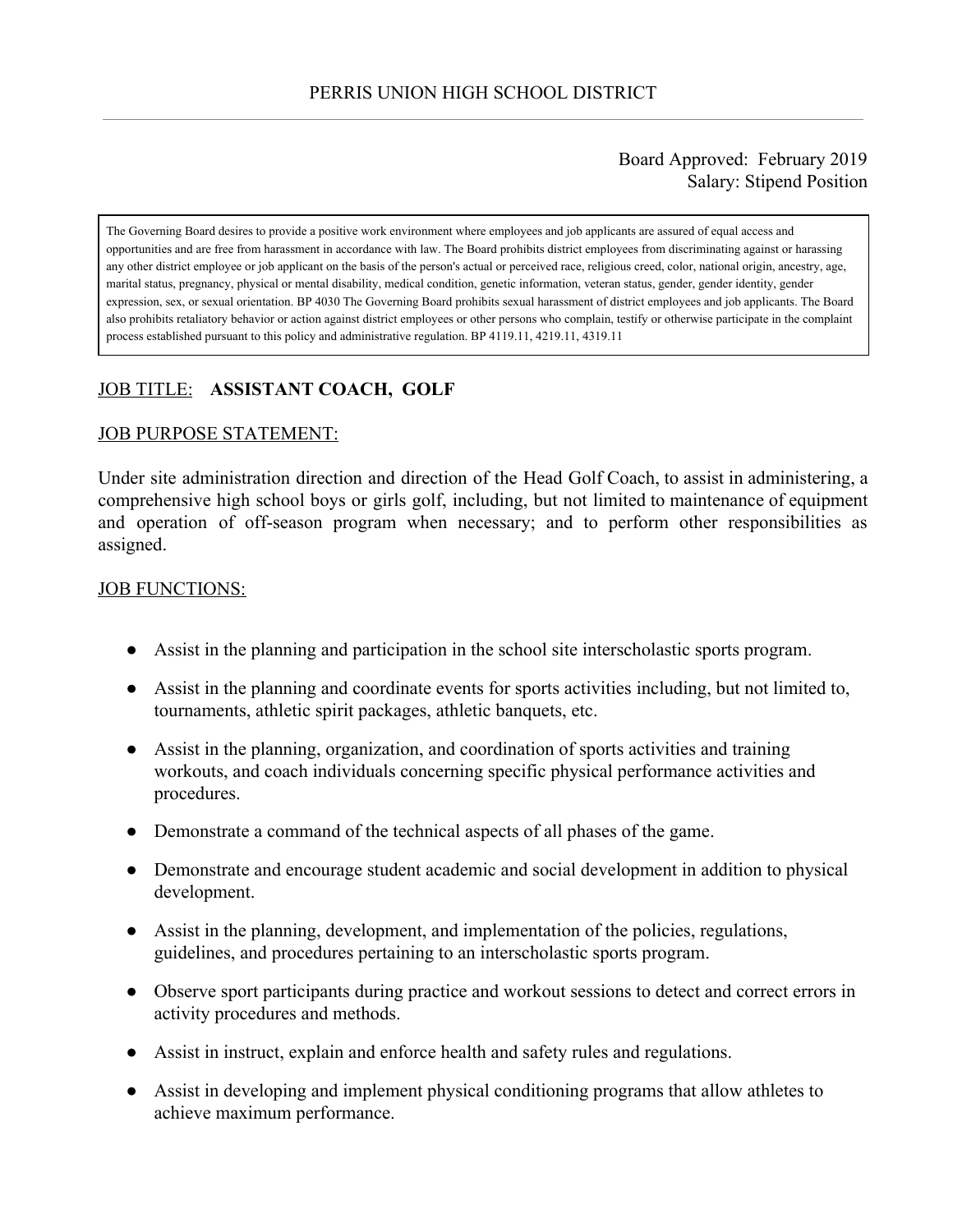## JOB TITLE: **ASSISTANT COACH, GOLF** Page 2 of 3

#### JOB FUNCTIONS – continued

- Assist in the selection of interscholastic sport activity uniforms and related sport apparatus and equipment.
- Assist in assessing the athletic team skills and abilities and the opponents capabilities and determine game strategies.
- Assist in opponent scouting activities.
- Understand and carry out oral and written directions with minimal accountability controls.
- Communicate effectively in English in oral and written form.
- Build and maintain a positive working relationship with parents, students, other coaches, staff, and the public.
- Work cooperatively with other school leaders in a school environment with multiple curricular and co-curricular programs.
- Understand the principles, goals, and objectives of public education.
- Knowledge of the methods, techniques, procedures, and strategies concerning the development and maintenance of an effective interscholastic sports program.
- Knowledge of modern trends pertaining to interscholastic sports programs and activities.
- Commitment between academic and athletic excellence for student athletes.
- Demonstrate successful ability to follow the National Federation of High Schools Coaches Code of Conduct and the California Interscholastic Federation (CIF) Coaches Code of Conduct, and Pursuing Victory with Honor.

#### PHYSICAL ABILITIES:

- Physical Demands: This is a non-sedentary position that involves walking, running, and standing for extended periods of time. This position requires accurate perception of sound, near and far vision, depth perception, handling and working with educational sport aids, equipment, and providing oral information and directions.
- Working Conditions: Sport activities will be held outdoors or indoors depending on the sport. Exposure to seasonal outdoor temperatures (30 $\degree$  F – 115 $\degree$  F), possible wind, rain, and snow, loud noise from participants and spectators.